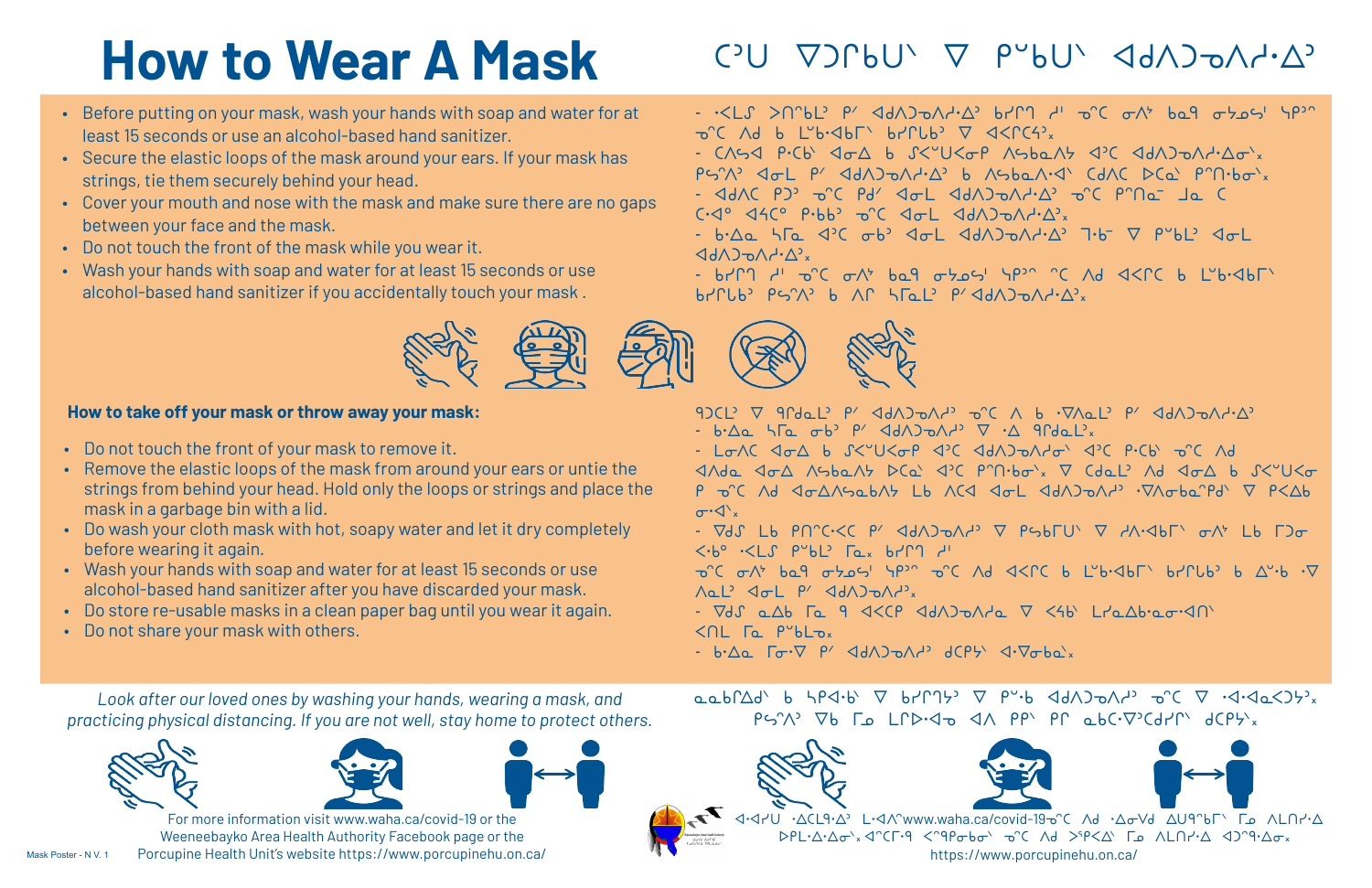- Before putting on your mask, wash your hands with soap and water for at least 15 seconds or use an alcohol-based hand sanitizer.
- Secure the elastic loops of the mask around your ears. If your mask has strings, tie them securely behind your head.
- • Cover your mouth and nose with the mask and make sure there are no gaps between your face and the mask.
- • Do not touch the front of the mask while you wear it.
- Wash your hands with soap and water for at least 15 seconds or use alcohol-based hand sanitizer if you accidentally touch your mask .



$$
\begin{array}{ll}\n\bigotimes A^{\circ}x & P\hookrightarrow^{\wedge}A^{\circ} & \nabla b \\
\hline\n\bigotimes A^{\circ}x & P\hookrightarrow^{\wedge}A^{\circ} & \nabla b \\
\hline\n\bigotimes A^{\circ}x & \nabla b\n\end{array}
$$
\n
$$
\begin{array}{ll}\n\bigotimes A^{\circ}x & \nabla b \\
\hline\n\bigotimes A^{\circ}x & \nabla b\n\end{array}
$$
\n
$$
\begin{array}{ll}\n\bigotimes A^{\circ}x & \nabla b \\
\hline\n\bigotimes A^{\circ}x & \nabla b\n\end{array}
$$
\n
$$
\begin{array}{ll}\n\bigotimes A^{\circ}x & \nabla b \\
\hline\n\bigotimes A^{\circ}x & \nabla b\n\end{array}
$$
\n
$$
\begin{array}{ll}\n\bigotimes A^{\circ}x & \nabla b \\
\hline\n\bigotimes A^{\circ}x & \nabla b\n\end{array}
$$

$$
C_{A^c}^{\text{C}} = C_{A^c}^{\text{C}} \quad \text{and} \quad C_{A^c}^{\text{C}} = C_{A^c}^{\text{C}} \quad \text{and} \quad C_{A^c}^{\text{C}} = C_{A^c}^{\text{C}} \quad \text{and} \quad C_{A^c}^{\text{C}} = C_{A^c}^{\text{C}} \quad \text{and} \quad C_{A^c}^{\text{C}} = C_{A^c}^{\text{C}} \quad \text{and} \quad C_{A^c}^{\text{C}} = C_{A^c}^{\text{C}} \quad \text{and} \quad C_{A^c}^{\text{C}} = C_{A^c}^{\text{C}} \quad \text{and} \quad C_{A^c}^{\text{C}} = C_{A^c}^{\text{C}} \quad \text{and} \quad C_{A^c}^{\text{C}} = C_{A^c}^{\text{C}} \quad \text{and} \quad C_{A^c}^{\text{C}} = C_{A^c}^{\text{C}} \quad \text{and} \quad C_{A^c}^{\text{C}} = C_{A^c}^{\text{C}} \quad \text{and} \quad C_{A^c}^{\text{C}} = C_{A^c}^{\text{C}} \quad \text{and} \quad C_{A^c}^{\text{C}} = C_{A^c}^{\text{C}} \quad \text{and} \quad C_{A^c}^{\text{C}} = C_{A^c}^{\text{C}} \quad \text{and} \quad C_{A^c}^{\text{C}} = C_{A^c}^{\text{C}} \quad \text{and} \quad C_{A^c}^{\text{C}} = C_{A^c}^{\text{C}} \quad \text{and} \quad C_{A^c}^{\text{C}} = C_{A^c}^{\text{C}} \quad \text{and} \quad C_{A^c}^{\text{C}} = C_{A^c}^{\text{C}} \quad \text{and} \quad C_{A^c}^{\text{C}} = C_{A^c}^{\text{C}} \quad \text{and} \quad C_{A^c}^{\text{C}} = C_{A^c}^{\text{C}} \quad \text{and} \quad C_{A^c}^{\text{C}} = C_{A^c}^{\text{C}} \quad \text{and} \quad C_{A^c}^{\text{C}} = C_{A^c}^{\text{C}} \quad \text{and} \quad C_{A^c}^{\text{C
$$

## $C^{\alpha}U$   $\nabla$ ) $\Gamma$ bU<sup>b</sup>  $\nabla$   $\rho$ sbU<sup>b</sup>  $\triangleleft$ d $\wedge$ ) $\neg$  $\wedge$ d· $\triangle^{\alpha}$

## **How to Wear A Mask**

*Look after our loved ones by washing your hands, wearing a mask, and practicing physical distancing. If you are not well, stay home to protect others.*





For more information visit www.waha.ca/covid-19 or the Weeneebayko Area Health Authority Facebook page or the Porcupine Health Unit's website https://www.porcupinehu.on.ca/  $C \subset b \cap \Delta \cdot b^b$  b  $\Delta P \triangleleft \cdot b^b$   $\nabla$   $P \cap C \triangleleft \cdot \nabla$   $P \triangleleft \cdot b^c$   $\Delta$   $\Delta$  $\Lambda \Gamma \Gamma$ 944  $\cdot$ 





.∆CL9.∆ DC L.<I^C www.wah https://ww

 $-$ b۲۲۹  $A^5$   $\sigma^5C$   $\sigma^4$  bc9  $\sigma^5\sigma^5$   $\sigma^6C$   $\sigma^6C$   $\sigma^6C$  b  $L^5$ b $\sigma^6$ 





9) CLO V 9 PdcLo PC <BA) JAPO JC A b .VACLO PC <BA) JAPA2 - b.Ac  $\overline{AC}$  cb<sup>a</sup>  $\overline{PC}$  dd $\overline{AD}$ - LEAC JEA b SKSUKEP JCC JdAJSAHE<sup>6</sup> JCC P.Cb6 DSC Ad  $\triangleleft$   $\triangleleft$   $\triangleleft$   $\triangleleft$   $\triangleleft$   $\triangleleft$   $\triangleleft$   $\triangleleft$   $\triangleleft$   $\triangleleft$   $\triangleleft$   $\triangleleft$   $\triangleleft$   $\triangleleft$   $\triangleleft$   $\triangleleft$   $\triangleleft$   $\triangleleft$   $\triangleleft$   $\triangleleft$   $\triangleleft$   $\triangleleft$   $\triangleleft$   $\triangleleft$   $\triangleleft$   $\triangleleft$   $\triangleleft$   $\triangleleft$   $\triangleleft$   $\triangleleft$   $\triangleleft$   $\triangleleft$   $\triangleleft$   $\triangleleft$   $\triangleleft$   $\triangleleft$   $\triangleleft$ P'N.bc', V Cdclº Ad <d b S<'U<cP o'C Ad <d AscbAt Lb AC I IcL IdAJ¬Ada .VAcbcSPdb V P<∆bc.Ibx  $-\nabla d$  $S$  Lb  $P\cap C\cdot\leq C$  PC  $\triangleleft d\wedge D\Rightarrow\wedge d^{\circ}$   $\nabla$   $P\leftrightarrow\Gamma\cup\Gamma$   $\nabla$   $\angle A\cdot\triangleleft b\Gamma$   $\Rightarrow$   $\wedge$  Lb  $\Gamma$ ) $\leftarrow$  $C \le b^{\circ}$  .<LS psbLe  $T_{C_{X}}$  brn  $A^{<}$   $D^{<}C$  c $A^{*}$  bcl c $B_{Z}$  ss spen  $D^{<}C$  Ad  $D^{<}C$  $\langle \cap C$  b LSb.<lb $\Gamma$ b br $\cap$ Uba b  $\Delta$ S.b  $\cdot \nabla \wedge C$ La <lc  $P^c$   $\triangleleft$ d $\triangle$ ) $\supset \bigwedge P^{\alpha}$ x  $-7dS$  cab Fc 9  $45CP$  ada) the  $\nabla$  sabble  $L^2$ cabic  $dP$ 

### **How to take off your mask or throw away your mask:**

- • Do not touch the front of your mask to remove it.
- • Remove the elastic loops of the mask from around your ears or untie the strings from behind your head. Hold only the loops or strings and place the mask in a garbage bin with a lid.
- Do wash your cloth mask with hot, soapy water and let it dry completely before wearing it again.
- Wash your hands with soap and water for at least 15 seconds or use alcohol-based hand sanitizer after you have discarded your mask.
- • Do store re-usable masks in a clean paper bag until you wear it again.
- • Do not share your mask with others.

-.<LS > NbLe PC <dA) > Ad-Ad-Ad-Brn ds and changed and and then  $\neg$ <sup>5</sup>C Ad b LSb.<db $\Gamma$ b br $\Gamma$ Uba  $\nabla$  <d  $-C$  $\wedge$ *S* $\triangle$   $P\cdot$  $C$  $b$ <sup>6</sup>  $\triangleleft$  $C\triangle$   $b$   $S$  $\lt$  $\simeq$ U $\lt$  $C$  $P$   $\wedge$ c PS'Aº <cL PC <dA)>A/-Aº b AC  $-4dAC$  P) $^{\circ}$  o'c Pdc  $4cL$   $4d\Lambda$ ) $\rightarrow$  $C\cdot d^{\circ}$   $\triangleleft AC^{\circ}$   $P\cdot bb^{\circ}$   $\triangleright C$   $\triangleleft C\cdot L$   $\triangleleft d\wedge D$  $-b \Delta c$   $\Delta \Gamma c$   $\Delta^{\circ}C$   $\sigma b^{\circ}$   $\Delta c$   $\Delta d\Delta$  $\Delta \Delta \Delta b^{\circ} \Delta^{\circ}$   $\Delta b^{\circ}$   $\nabla$   $\rho^{\circ}b$   $c$   $\Delta c$   $\Delta c$  $\langle \langle \langle \rangle \rangle \langle \rangle \langle \rangle \langle \rangle \langle \rangle \langle \rangle$ 

 $-b \cdot \Delta c$   $\Gamma$   $\subset \nabla$   $\rho$   $\in$   $\triangleleft$   $d \wedge$   $\triangleleft$   $\triangleleft$   $\wedge$   $\vee$   $\varphi$   $\sim$   $\Delta$   $\sim$   $\Delta$   $\sim$   $\Delta$   $\sim$   $\Delta$   $\sim$   $\Delta$   $\sim$   $\Delta$   $\sim$   $\Delta$   $\sim$   $\Delta$   $\sim$   $\Delta$   $\sim$   $\Delta$   $\sim$   $\Delta$   $\sim$   $\Delta$   $\sim$   $\Delta$   $\sim$   $\Delta$   $\sim$